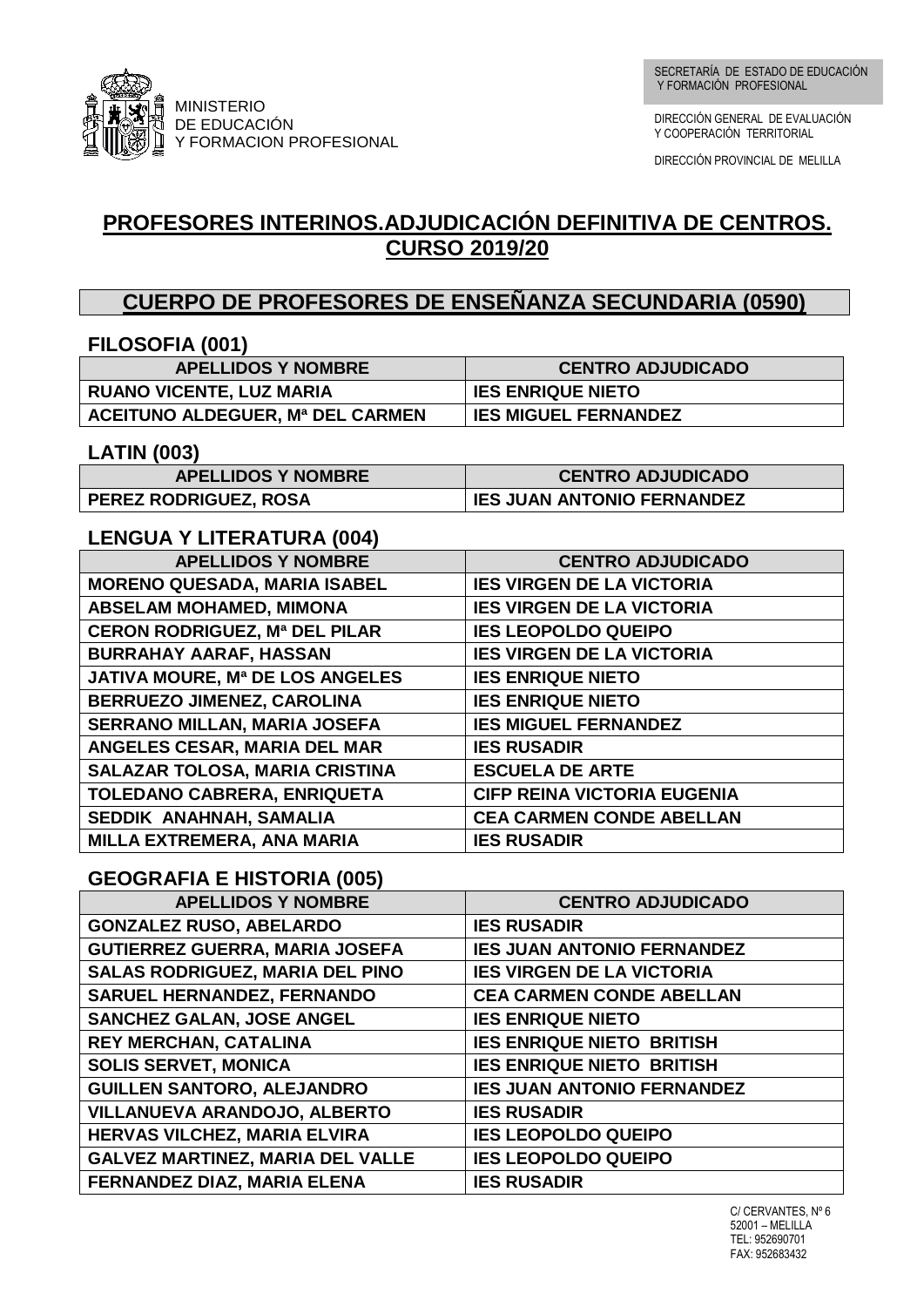

## **MATEMATICAS (006)**

| <b>APELLIDOS Y NOMBRE</b>            | <b>CENTRO ADJUDICADO</b>           |
|--------------------------------------|------------------------------------|
| <b>SERRANO CABRA, JAVIER</b>         | <b>IES JUAN ANTONIO FERNANDEZ</b>  |
| <b>HOSSEIN MOHAND, HASSAN</b>        | <b>IES MIGUEL FERNANDEZ</b>        |
| <b>HOSSEIN MOHAND, HOSSEIN</b>       | <b>IES LEOPOLDO QUEIPO</b>         |
| PELAEZ PEREZ, JAVIER                 | <b>IES VIRGEN DE LA VICTORIA</b>   |
| <b>CALLES BURGOS, MARIA DEL MAR</b>  | <b>IES LEOPOLDO QUEIPO</b>         |
| EL MESAOUDI EL ZIZAOUI, RACHID       | <b>IES RUSADIR</b>                 |
| <b>MUÑOZ MARTINEZ, JORGE</b>         | <b>IES ENRIQUE NIETO</b>           |
| <b>BUMEDIEN FARIS, YAMIL</b>         | <b>IES JUAN ANTONIO FERNANDEZ</b>  |
| AKDIMI EL JIRARI, EL MUSTAPHA        | <b>IES RUSADIR</b>                 |
| <b>MOHAMED MOHAMED, TAUI</b>         | <b>IES RUSADIR</b>                 |
| <b>ROMERO BEJAR, JOSE LUIS</b>       | <b>IES VIRGEN DE LA VICTORIA</b>   |
| DIAZ MUÑOZ, JUAN FERNANDO            | <b>IES VIRGEN DE LA VICTORIA</b>   |
| <b>ISMAIL ABDEL-LAL, YAMAL</b>       | <b>IES JUAN ANTONIO FERNANDEZ</b>  |
| <b>ORTIZ RODRIGUEZ, GABRIEL</b>      | <b>IES LEOPOLDO QUEIPO</b>         |
| <b>CARCELES VAZQUEZ, MARIA JULIA</b> | <b>IES JUAN ANTONIO FERNANDEZ</b>  |
| <b>MARTIN MARTIN, CRISTINA MARIA</b> | <b>ESCUELA DE ARTE</b>             |
| <b>BACHIRI AL MORABIT, HAFID</b>     | <b>CIFP REINA VICTORIA EUGENIA</b> |
|                                      |                                    |

## **FISICA Y QUIMICA (007)**

| <b>APELLIDOS Y NOMBRE</b>          | <b>CENTRO ADJUDICADO</b>           |
|------------------------------------|------------------------------------|
| <b>BENGUIGUI WAHNOM, ANA SIMI</b>  | <b>IES MIGUEL FERNANDEZ</b>        |
| <b>TERREZ MESA, ANA ISABEL</b>     | <b>IES RUSADIR</b>                 |
| FERNANDEZ CORONADO, JUAN           | <b>CIFP REINA VICTORIA EUGENIA</b> |
| <b>GUEVARA JIMENEZ, LIDIA</b>      | <b>IES RUSADIR</b>                 |
| PITARCH MORENO, EVA                | <b>IES JUAN ANTONIO FERNANDEZ</b>  |
| RUIZ DE CLAVIJO ARELLANO, MIRIAM   | <b>IES VIRGEN DE LA VICTORIA</b>   |
| PEREZ BERNET, MARINA               | <b>IES LEOPOLDO QUEIPO</b>         |
| PALACIOS SANCHEZ, JAVIER SEBASTIAN | <b>IES ENRIQUE NIETO BRITISH</b>   |
| <b>GARCIA RODRIGUEZ, ANDRES</b>    | <b>IES JUAN ANTONIO FERNANDEZ</b>  |
| <b>GARCIA SOLA, NURIA</b>          | <b>IES ENRIQUE NIETO</b>           |

# **BIOLOGIA Y GEOLOGIA (008)**

| <b>APELLIDOS Y NOMBRE</b>      | <b>CENTRO ADJUDICADO</b>         |
|--------------------------------|----------------------------------|
| LOPEZ MARCOS, MARIA INMACULADA | <b>IES VIRGEN DE LA VICTORIA</b> |
| <b>RIOS MORA, JUAN</b>         | <b>IES VIRGEN DE LA VICTORIA</b> |
| <b>MUÑOZ MENDEZ, MARINA</b>    | <b>IES LEOPOLDO QUEIPO</b>       |
| <b>CASTRO CARRASCO, JESUS</b>  | <b>IES ENRIQUE NIETO</b>         |
| <b>ARNAU FARNOS, ISABEL</b>    | <b>CEA CARMEN CONDE ABELLAN</b>  |
| AMAYA AVILES, IRENE PATRICIA   | <b>IES LEOPOLDO QUEIPO</b>       |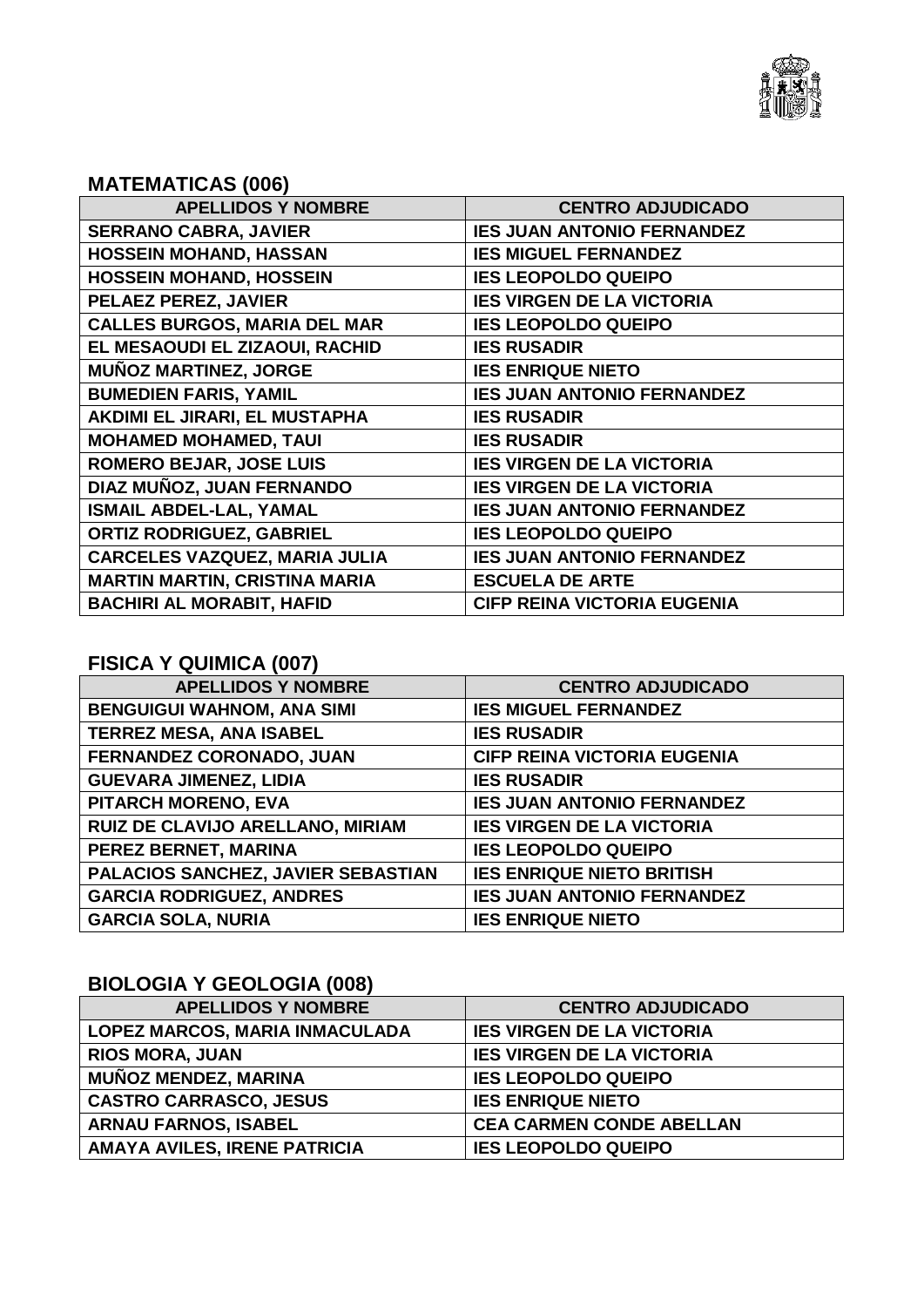

## **DIBUJO (009)**

| <b>APELLIDOS Y NOMBRE</b>    | <b>CENTRO ADJUDICADO</b> |
|------------------------------|--------------------------|
| TEJADA PEREZ, MARIA CRISTINA | <b>IES RUSADIR</b>       |

### **FRANCES (010)**

| <b>APELLIDOS Y NOMBRE</b>          | <b>CENTRO ADJUDICADO</b>          |
|------------------------------------|-----------------------------------|
| <b>ALMENDROS ROLDAN, SILVIA</b>    | <b>IES LEOPOLDO QUEIPO</b>        |
| <b>BLANCO GARCES, DARIO CARLOS</b> | <b>IES VIRGEN DE LA VICTORIA</b>  |
| <b>HASSAN MOHAMED, RACHIDA</b>     | <b>IES RUSADIR</b>                |
| <b>GUENDOUF ABDELALI, AOUICHA</b>  | <b>IES JUAN ANTONIO FERNANDEZ</b> |
| <b>GIMENEZ LOPEZ, MARIA</b>        | <b>IES JUAN ANTONIO FERNANDEZ</b> |
| <b>MONTIEL HERRANZ, VERONICA</b>   | <b>IES MIGUEL FERNANDEZ</b>       |

### **INGLES (011)**

| <b>APELLIDOS Y NOMBRE</b>                | <b>CENTRO ADJUDICADO</b>           |
|------------------------------------------|------------------------------------|
| <b>TORTOSA NADALES, ALVARO</b>           | <b>IES VIRGEN DE LA VICTORIA</b>   |
| TORRES GONZALEZ, MARIA FUENSANTA         | <b>IES LEOPOLDO QUEIPO</b>         |
| <b>MARTIN GARCIA, MARIA INMACULADA</b>   | <b>ESCUELA DE ARTE</b>             |
| <b>MORILLAS BUITRAGO, MARIA ASUNCION</b> | <b>IES VIRGEN DE LA VICTORIA</b>   |
| <b>AHMED MOHAMED, NAJAT</b>              | <b>IES LEOPOLDO QUEIPO</b>         |
| <b>NUÑEZ OLEA, CARMEN</b>                | <b>ESCUELA DE ARTE</b>             |
| <b>GARCIA CECILIO, PATRICIA</b>          | <b>IES RUSADIR</b>                 |
| DE LA ROSA GARCIA, MANUEL                | <b>IES MIGUEL FERNANDEZ</b>        |
| ALBALADEJO FERNANDEZ, Mª DEL MAR         | <b>IES ENRIQUE NIETO</b>           |
| PARDO DE LA TORRE, EXPIRACION CAR.       | <b>IES RUSADIR</b>                 |
| <b>INFANTE SANDUBETE, ROCIO</b>          | <b>IES VIRGEN DE LA VICTORIA</b>   |
| SANCHEZ CALLEJA, MARIA MONICA            | <b>IES LEOPOLDO QUEIPO</b>         |
| <b>MARTINEZ UBEDA, Mª DE LOS ANGELES</b> | <b>IES JUAN ANTONIO FERNANDEZ</b>  |
| RODRIGUEZ SALMERON, EUSEBIO JESUS        | <b>IES LEOPOLDO QUEIPO</b>         |
| <b>GIL MARTINEZ, ARIADNA</b>             | <b>IES ENRIQUE NIETO</b>           |
| <b>CORTES RUEDA, JOSE MOISES</b>         | <b>CEA CARMEN CONDE ABELLAN</b>    |
| <b>MARIN CASTILLO, ENMA</b>              | <b>CIFP REINA VICTORIA EUGENIA</b> |

## **EDUCACION FISICA (017)**

| <b>APELLIDOS Y NOMBRE</b>               | <b>CENTRO ADJUDICADO</b>          |
|-----------------------------------------|-----------------------------------|
| <b>BENITEZ GARCIA, FRANCISCO JAVIER</b> | <b>IES ENRIQUE NIETO</b>          |
| <b>GARCIA JORDAN, JOSE LUIS</b>         | <b>IES ENRIQUE NIETO</b>          |
| <b>ALCAIDE PEREZ, VICTOR HUGO</b>       | <b>IES ENRIQUE NIETO</b>          |
| <b>LOPEZ GONZALEZ, JUAN</b>             | <b>IES RUSADIR</b>                |
| FERNANDEZ BARBA, ROBERTO DANIEL         | <b>IES ENRIQUE NIETO</b>          |
| FERNANDEZ SANCHEZ, JUAN MIGUEL          | <b>IES ENRIQUE NIETO</b>          |
| <b>HOYO GUILLOT, AUGUSTO</b>            | <b>IES JUAN ANTONIO FERNANDEZ</b> |
| <b>DIAZ PUERTO, MIGUEL ANGEL</b>        | <b>IES RUSADIR</b>                |
| <b>VERDUGO PEREZ, MARIA DEL MAR</b>     | <b>IES JUAN ANTONIO FERNANDEZ</b> |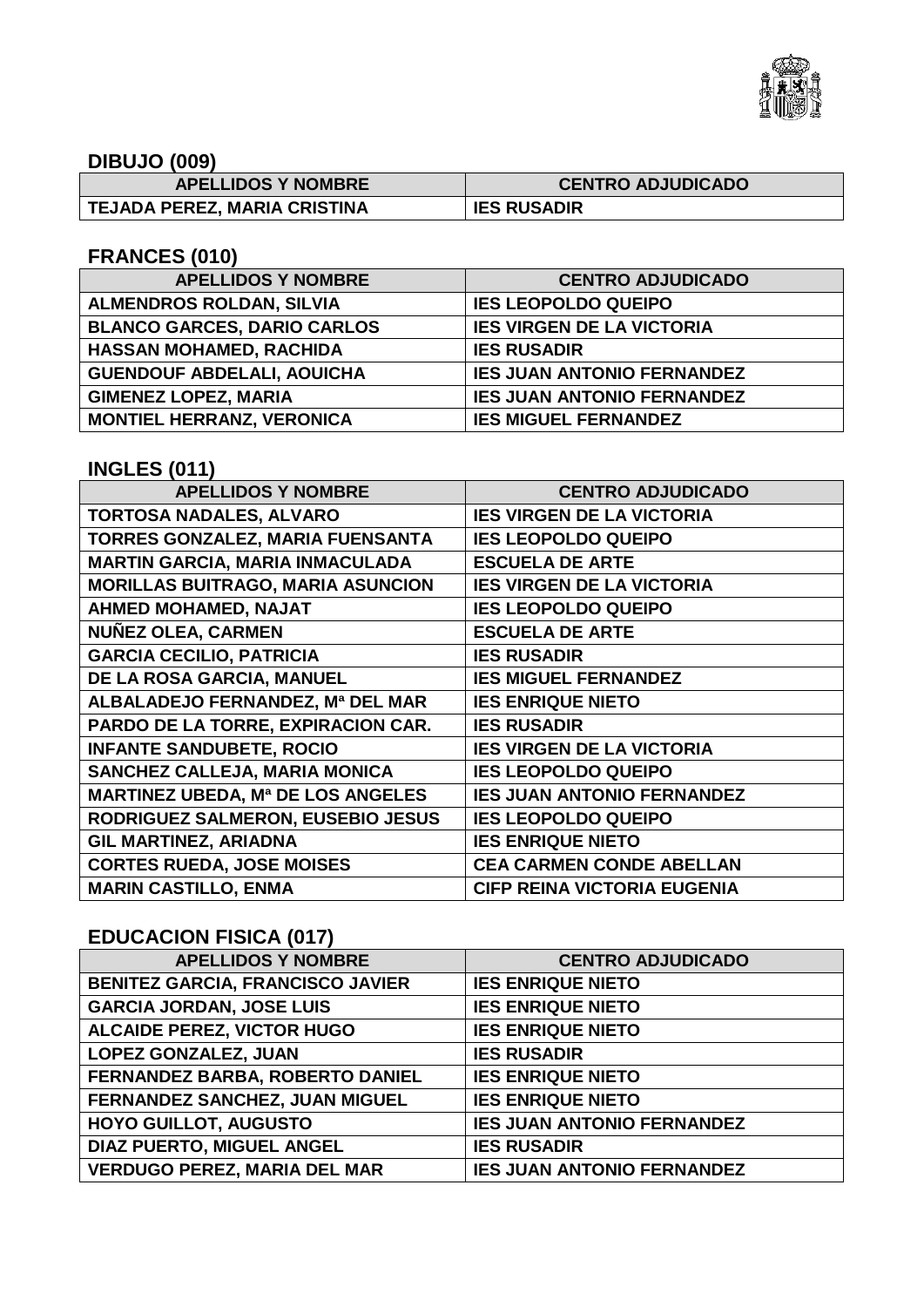

## **ORIENTACION EDUCATIVA (018)**

| <b>APELLIDOS Y NOMBRE</b>              | <b>CENTRO ADJUDICADO</b>                  |
|----------------------------------------|-------------------------------------------|
| <b>LAPAZ CRUZ, ELENA</b>               | <b>CEIP MEDITERRANEO - ONCE</b>           |
| <b>GARCIA MAESO, FRANCISCA ANGELES</b> | <b>CEIP CONSTITUCION - CEIP HIPODROMO</b> |
| <b>CANTO LOSADA, BEGOÑA</b>            | <b>IES MIGUEL FERNANDEZ</b>               |
| <b>FELICES SANMARTIN, PATRICIA</b>     | <b>CEIP LEON SOLA</b>                     |

#### **TECNOLOGIA (019)**

| <b>APELLIDOS Y NOMBRE</b>                | <b>CENTRO ADJUDICADO</b>         |
|------------------------------------------|----------------------------------|
| <b>MORALA MARTINEZ, FRANCISCO MANUEL</b> | <b>IES LEPOLDO QUEIPO</b>        |
| <b>SALMERON PEREZ, MARIA TERESA</b>      | <b>IES ENRIQUE NIETO</b>         |
| ALVARADO MOYA, SONIA                     | <b>IES RUSADIR</b>               |
| <b>MOHAMED MAANAN, YUSEF</b>             | <b>IES VIRGEN DE LA VICTORIA</b> |
| <b>CORBACHO LOARTE, MARTIN</b>           | <b>IES RUSADIR</b>               |
| <b>HERNANDEZ HERRERA, AYOZE</b>          | <b>IES ENRIQUE NIETO</b>         |
| HERNANDEZ NAVARRO, FRANCO. JAVIER        | <b>IES ENRIQUE NIETO</b>         |

## **ECONOMIA (061)**

| <b>APELLIDOS Y NOMBRE</b>            | <b>CENTRO ADJUDICADO</b>         |
|--------------------------------------|----------------------------------|
| <b>CAPARROS JIMENEZ, ALONSO</b>      | <b>IES RUSADIR</b>               |
| <b>RUIZ MORENO, MARIA PILAR</b>      | <b>IES ENRIQUE NIETO</b>         |
| <b>MORALES ESTEVEZ, RAQUEL ROCIO</b> | <b>IES RUSADIR</b>               |
| RIVADENEIRA SICILIA, ENRIQUETA       | <b>IES VIRGEN DE LA VICTORIA</b> |

## **ADMINISTRACION DE EMPRESAS (101)**

| <b>APELLIDOS Y NOMBRE</b>    | <b>CENTRO ADJUDICADO</b>   |
|------------------------------|----------------------------|
| <b>CARRASCO RUIZ, TERESA</b> | <b>IES LEOPOLDO QUEIPO</b> |

## **FOL (105)**

| <b>APELLIDOS Y NOMBRE</b>           | <b>CENTRO ADJUDICADO</b>           |
|-------------------------------------|------------------------------------|
| <b>MUÑOZ ESPINOSA, JUAN ENRIQUE</b> | <b>IES ENRIQUE NIETO</b>           |
| <b>ROS LOPEZ, Mª DEL PILAR</b>      | <b>CIFP REINA VICTORIA EUGENIA</b> |
| <b>VERA GARCIA, MARIA TERESA</b>    | <b>IES JUAN ANTONIO FERNANDEZ</b>  |

### **HOSTELERIA Y TURISMO (106)**

| <b>APELLIDOS Y NOMBRE</b>            | <b>CENTRO ADJUDICADO</b>          |
|--------------------------------------|-----------------------------------|
| <b>MARTINEZ PRIGMAN, MARIA JESUS</b> | IES JUAN ANTONIO FERNANDEZ        |
| AMAT ALCARAZ, MARIA                  | <b>IES JUAN ANTONIO FERNANDEZ</b> |

## **INFORMATICA (107)**

| <b>APELLIDOS Y NOMBRE</b>      | <b>CENTRO ADJUDICADO</b>   |
|--------------------------------|----------------------------|
| <b>MEHAMED MAANAN, MOHAMED</b> | <b>IES LEOPOLDO QUEIPO</b> |
| <b>MOHAMED MAANAN, MUSTAFA</b> | <b>IES LEOPOLDO QUEIPO</b> |
| <b>TIEB MOHAMEDI, SALIM</b>    | <b>IES LEOPOLDO QUEIPO</b> |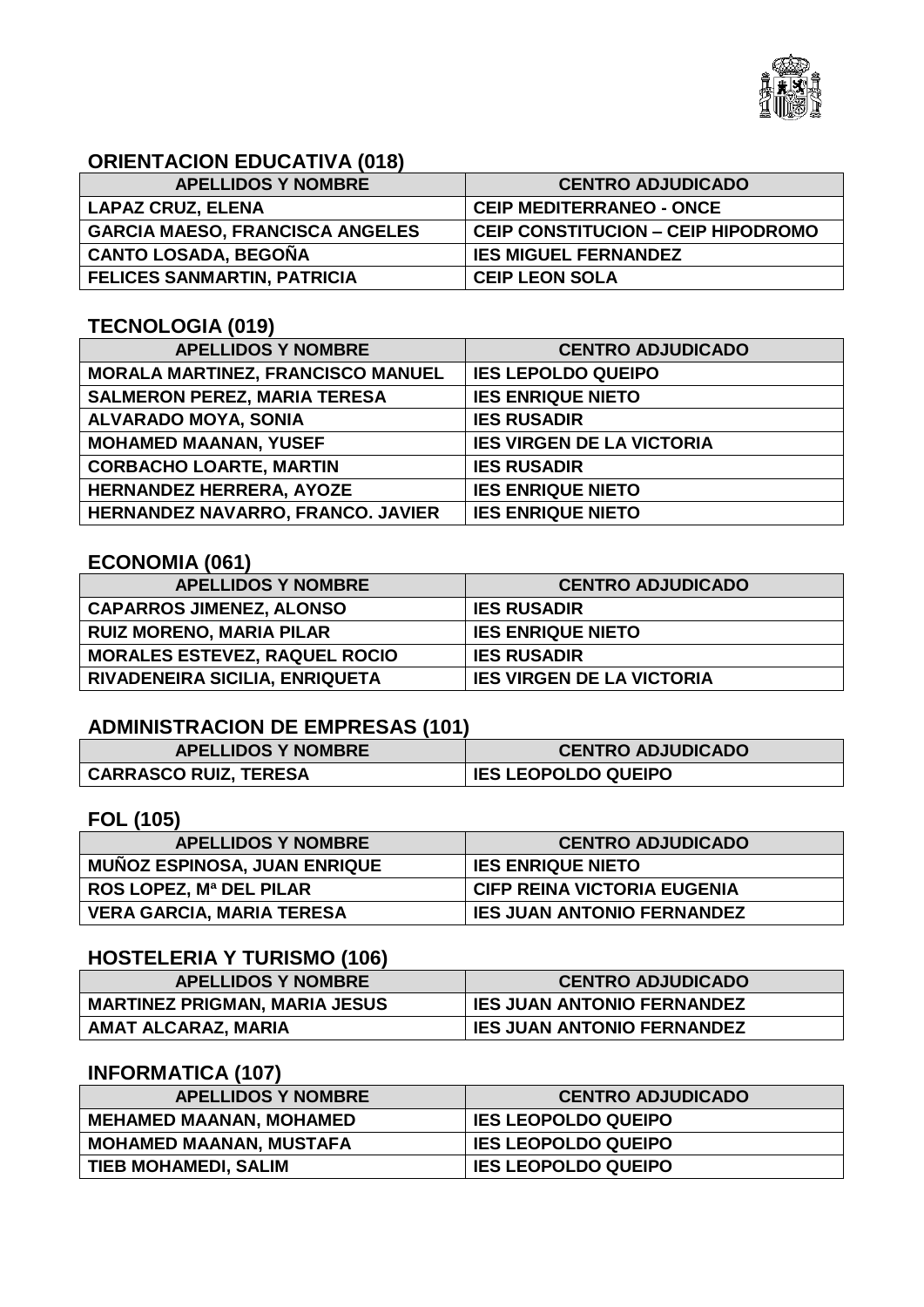

### **INTERVENCION SOCIOCOMUNITARIA (108)**

| <b>APELLIDOS Y NOMBRE</b>               | <b>CENTRO ADJUDICADO</b>           |
|-----------------------------------------|------------------------------------|
| <b>CUEVAS RINCON, EVA</b>               | <b>IES JUAN ANTONIO FERNANDEZ</b>  |
| <b>KADDUR HOSSEIN, HAMED</b>            | <b>CIFP REINA VICTORIA EUGENIA</b> |
| <b>HAMED MOHAMED, SORAYA</b>            | <b>CIFP REINA VICTORIA EUGENIA</b> |
| <b>RUIZ MERCADER, Mª DE LOS ANGELES</b> | <b>IES JUAN ANTONIO FERNANDEZ</b>  |

## **ORG. Y PROCESO DE MANTENIMIENTO DE VEHICULOS (111)**

| <b>APELLIDOS Y NOMBRE</b> | <b>CENTRO ADJUDICADO</b>           |
|---------------------------|------------------------------------|
| HAMED AMAR, KARIM         | <b>CIFP REINA VICTORIA EUGENIA</b> |

#### **PROCESOS DE PRODUCCION AGRARIA (115)**

| <b>APELLIDOS Y NOMBRE</b>     | <b>CENTRO ADJUDICADO</b>          |
|-------------------------------|-----------------------------------|
| <b>MOSCOSO TEJERO, MANUEL</b> | <b>IES JUAN ANTONIO FERNANDEZ</b> |

#### **PROCESOS DE DIAGNOSTICO CLINICO Y PROD. ORTOPROTESICOS (117)**

| <b>APELLIDOS Y NOMBRE</b>           | <b>CENTRO ADJUDICADO</b>           |
|-------------------------------------|------------------------------------|
| <b>AZNAR BROTONS, NURIA CECILIA</b> | <b>CIFP REINA VICTORIA EUGENIA</b> |

## **PROCESOS SANITARIOS (118)**

| <b>APELLIDOS Y NOMBRE</b> | <b>CENTRO ADJUDICADO</b>           |
|---------------------------|------------------------------------|
| PAREJA CAÑAL, ANA MARIA   | <b>CIFP REINA VICTORIA EUGENIA</b> |

#### **SISTEMAS ELECTROTECNICOS Y AUTOMATICOS (125)**

| <b>APELLIDOS Y NOMBRE</b>             | <b>CENTRO ADJUDICADO</b>           |
|---------------------------------------|------------------------------------|
| <b>MORENO SILVA, FRANCISCO JAVIER</b> | <b>CIFP REINA VICTORIA EUGENIA</b> |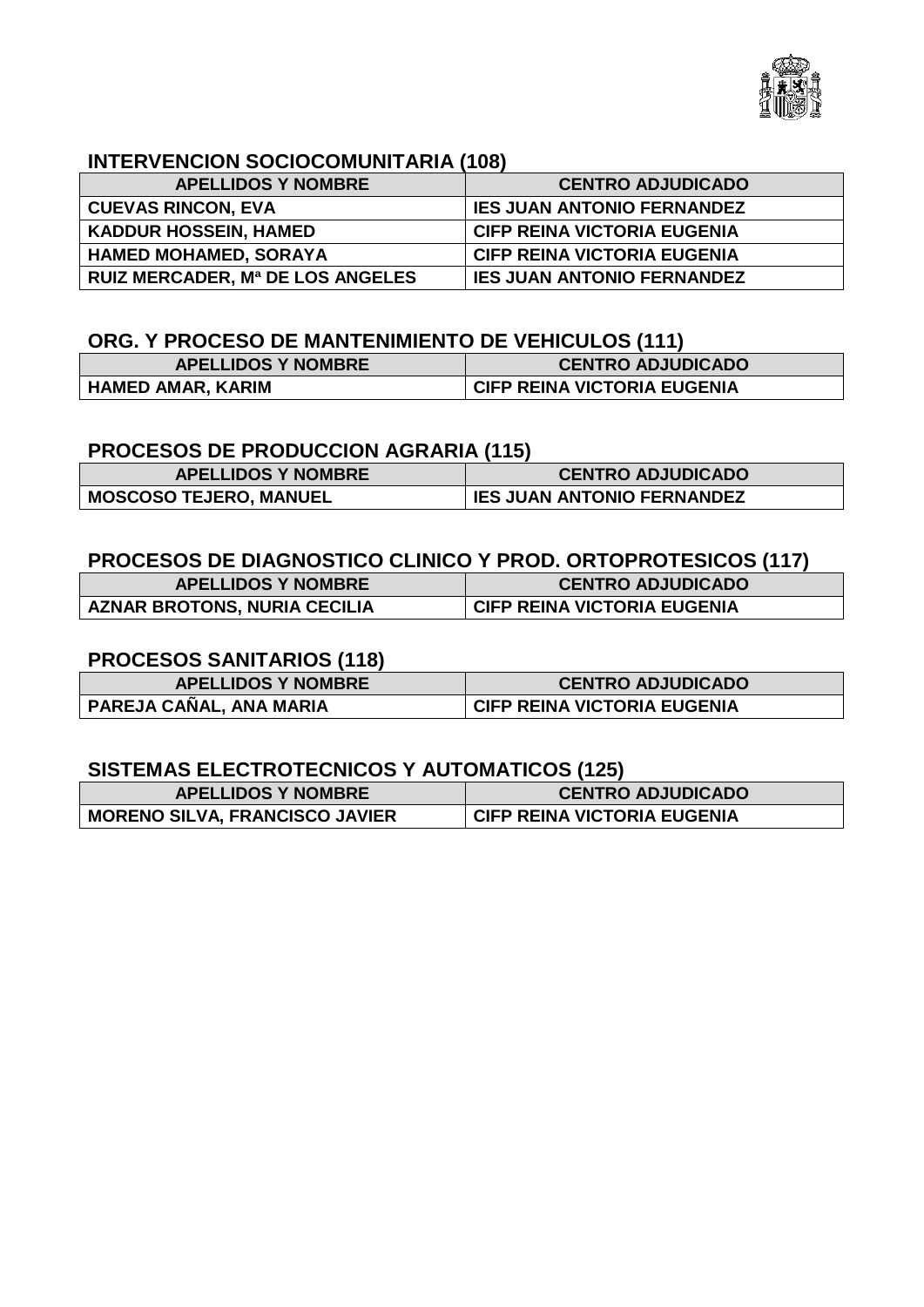

## **CUERPO DE PROF. TÉCNICOS DE FORMACIÓN PROFESIONAL (0591)**

### **COCINA Y PASTELERIA (201)**

| <b>APELLIDOS Y NOMBRE</b>             | <b>CENTRO ADJUDICADO</b>          |
|---------------------------------------|-----------------------------------|
| <b>CEBRIAN CORREA, FRANCISCO LUIS</b> | <b>IES JUAN ANTONIO FERNANDEZ</b> |
| <b>GUERRERO HURTADO, ELENA</b>        | <b>IES JUAN ANTONIO FERNANDEZ</b> |
| <b>RUIZ ROMERO, MARIO FRANCO.</b>     | <b>IES JUAN ANTONIO FERNANDEZ</b> |

#### **EQUIPOS ELECTRONICOS (202)**

| <b>APELLIDOS Y NOMBRE</b>         | <b>CENTRO ADJUDICADO</b>           |
|-----------------------------------|------------------------------------|
| <b>ROMERO CUENCA, JOSE MIGUEL</b> | <b>CIFP REINA VICTORIA EUGENIA</b> |
| <b>IBAÑEZ GARCIA, JOSE LUIS</b>   | <b>IES RUSADIR</b>                 |

#### **ESTETICA (203)**

| <b>APELLIDOS Y NOMBRE</b>         | <b>CENTRO ADJUDICADO</b> |
|-----------------------------------|--------------------------|
| <b>MARTINEZ RODRIGUEZ, CARMEN</b> | <b>IES RUSADIR</b>       |

#### **FABRIC. E INSTALACION DE CARPINTERIA Y MUEBLE (204)**

| <b>APELLIDOS Y NOMBRE</b>       | <b>CENTRO ADJUDICADO</b> |
|---------------------------------|--------------------------|
| <b>ORTEGA GIL, MANUEL JESUS</b> | <b>ESCUELA DE ARTE</b>   |

#### **INSTALACION Y MANT DE EQ. TERMICOS Y FLUIDOS (205)**

| <b>APELLIDOS Y NOMBRE</b>             | <b>CENTRO ADJUDICADO</b> |
|---------------------------------------|--------------------------|
| <b>CARRETERO ALONSO, ALFONSO JUAN</b> | <b>IES RUSADIR</b>       |
| <b>TOME FERNANDEZ, MIGUEL ANGEL</b>   | <b>IES RUSADIR</b>       |
| <b>GUTIERREZ SANCHEZ, JORDI</b>       | <b>IES RUSADIR</b>       |
| EL MOKTARI-DRIS MOHAMED, MOHAMED      | <b>IES RUSADIR</b>       |

#### **INSTALACIONES ELECTROTECNICAS (206)**

| <b>APELLIDOS Y NOMBRE</b>        | <b>CENTRO ADJUDICADO</b>           |
|----------------------------------|------------------------------------|
| <b>HAMED AMAR, AOMAR</b>         | <b>CIFP REINA VICTORIA EUGENIA</b> |
| MIMUN ABDELKADER CHAOUQUI, JAMAL | <b>CIFP REINA VICTORIA EUGENIA</b> |

#### **MANTENIMIENTO DE VEHICULOS (209)**

| <b>APELLIDOS Y NOMBRE</b>               | <b>CENTRO ADJUDICADO</b>                 |
|-----------------------------------------|------------------------------------------|
| EL IDRISSI MOHAMED, MOHAMED             | <sup>I</sup> CIFP REINA VICTORIA EUGENIA |
| <b>MOHAMED MOH-MOKHTARI, ABDELHAMID</b> | <b>CIFP REINA VICTORIA EUGENIA</b>       |

### **OPERACIONES Y EQUIPOS DE PRODUCCION AGRARIA (216)**

| <b>APELLIDOS Y NOMBRE</b>       | <b>CENTRO ADJUDICADO</b>          |
|---------------------------------|-----------------------------------|
| FERNANDEZ VAZQUEZ, JESUS MANUEL | <b>IES JUAN ANTONIO FERNANDEZ</b> |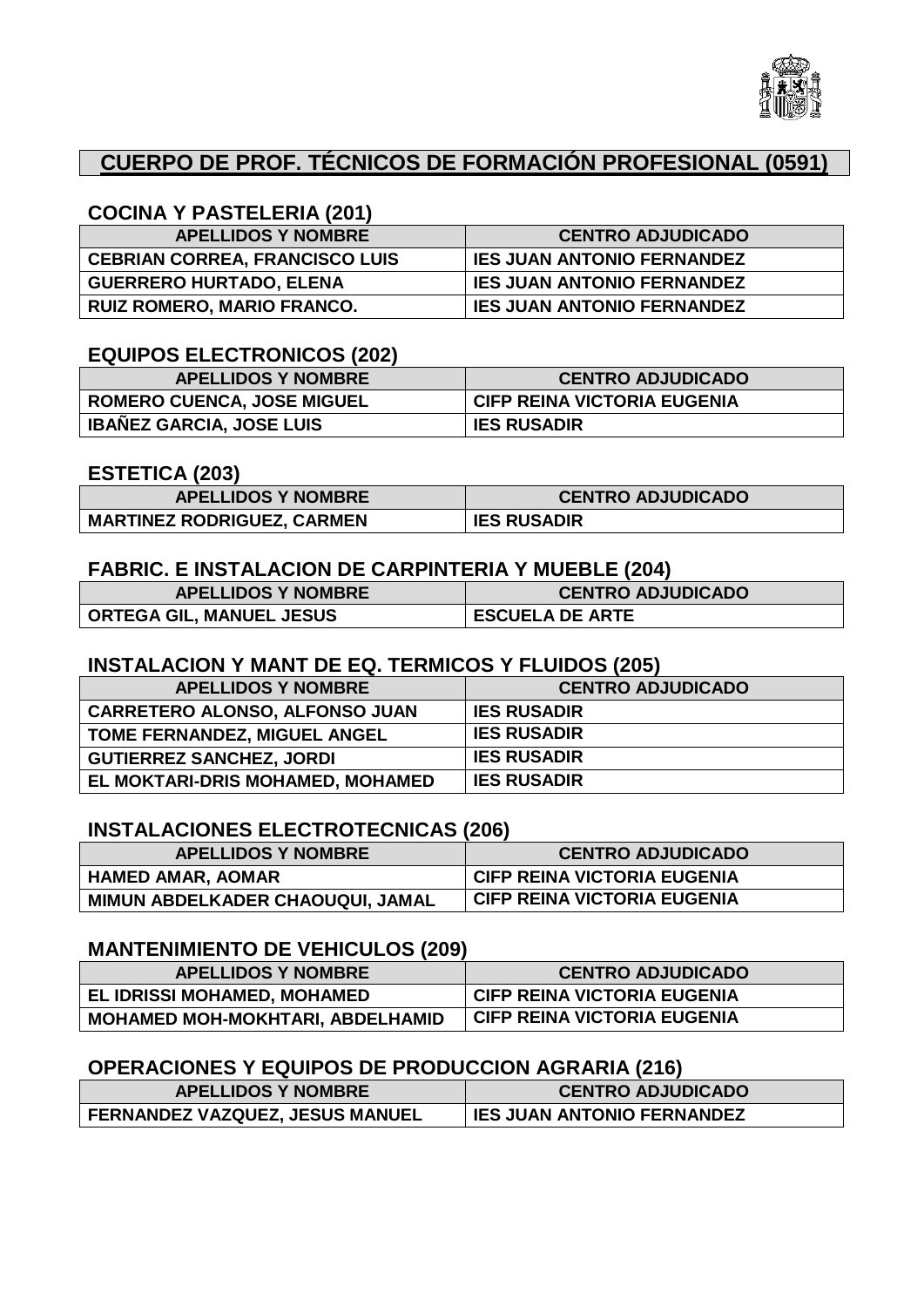

#### **PELUQUERIA (218)**

| <b>APELLIDOS Y NOMBRE</b>           | <b>CENTRO ADJUDICADO</b> |
|-------------------------------------|--------------------------|
| VILLANUEVA LOPEZ, Mª DE LOS ANGELES | <b>IES RUSADIR</b>       |
| <b>GARCIA POMARES, MANUEL JESUS</b> | <b>IES RUSADIR</b>       |

## **PROCEDIMIENTOS DE DIAG. CLINICO Y ORTOPROTESICOS (219)**

| <b>APELLIDOS Y NOMBRE</b>     | <b>CENTRO ADJUDICADO</b>           |
|-------------------------------|------------------------------------|
| MIMUN ABDELKADER CHAOUKI, ALI | <b>CIFP REINA VICTORIA EUGENIA</b> |

### **PROCEDIMIENTOS SANITARIOS Y ASISTENCIALES (220)**

| <b>APELLIDOS Y NOMBRE</b>        | <b>CENTRO ADJUDICADO</b>           |
|----------------------------------|------------------------------------|
| <b>REYES MENDEZ, MARIA JESUS</b> | <b>CIFP REINA VICTORIA EUGENIA</b> |

### **PROCESOS COMERCIALES (221)**

| <b>APELLIDOS Y NOMBRE</b>       | <b>CENTRO ADJUDICADO</b>           |
|---------------------------------|------------------------------------|
| <b>LLORENS PALAU, ELISABETH</b> | <b>CIFP REINA VICTORIA EUGENIA</b> |

#### **PROCESOS DE GESTION ADMINISTRATIVA (222)**

| <b>APELLIDOS Y NOMBRE</b>         | <b>CENTRO ADJUDICADO</b>    |
|-----------------------------------|-----------------------------|
| <b>QUINTANA GARCIA, CUSTODIA</b>  | <b>IES MIGUEL FERNANDEZ</b> |
| <b>VEGA BORREGO, SUSANA MARIA</b> | <b>IES MIGUEL FERNANDEZ</b> |
| <b>MOHAND MOHAND, HAFIDA</b>      | <b>IES LEOPOLDO QUEIPO</b>  |

#### **SERVICIOS A LA COMUNIDAD (225)**

| <b>APELLIDOS Y NOMBRE</b>            | <b>CENTRO ADJUDICADO</b> |
|--------------------------------------|--------------------------|
| <b>TEJADA PEREZ, MARTA</b>           | <b>UCOE</b>              |
| <b>GOMEZ RODRIGUEZ, Mª DEL PILAR</b> | UCOE                     |
| <b>GARRIDO VILCHEZ, BEATRIZ</b>      | UCOE                     |
| <b>MANZANARES REYES, EVA MARIA</b>   | UCOE                     |

## **SISTEMAS Y APLICACIONES INFORMATICAS (227)**

| <b>APELLIDOS Y NOMBRE</b>           | <b>CENTRO ADJUDICADO</b>        |
|-------------------------------------|---------------------------------|
| <b>GOMEZ MILLAN, YOLANDA</b>        | <b>IES LEOPOLDO QUEIPO</b>      |
| <b>LARA APARICIO, ANTONIO JESUS</b> | <b>CEA CARMEN CONDE ABELLAN</b> |
| <b>OLVERA RODRIGUEZ, PATRICIA</b>   | <b>IES LEOPOLDO QUEIPO</b>      |
| <b>MENDEZ UBEDA, DAVID</b>          | <b>IES ENRIQUE NIETO</b>        |
| <b>CAMPOY GOMEZ, CARLOS ANDRES</b>  | <b>IES ENRIQUE NIETO</b>        |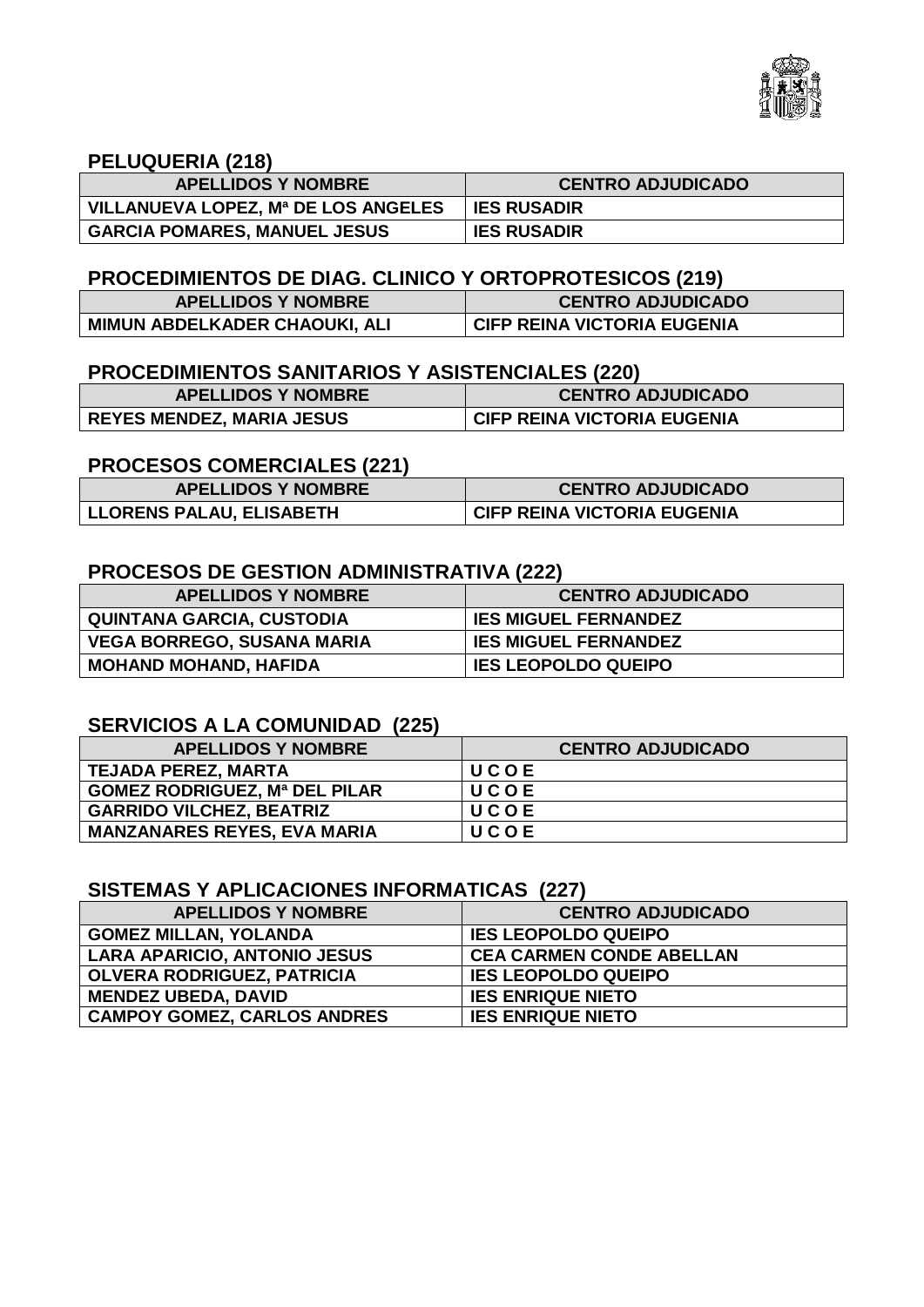

# **CUERPO DE PROFESORES DE ESCUELAS OFIC DE IDIOMAS (0592)**

| <b>ESPECIALIDAD</b> | <b>APELLIDOS Y NOMBRE</b>                  |
|---------------------|--------------------------------------------|
| ALEMAN (001)        | <b>SCHALZE HULSHORST, JULIA SOPHIA</b>     |
| <b>ARABE (002)</b>  | PADILLA GONZALEZ, DOLORES DEL MAR          |
| <b>ARABE (002)</b>  | <b>MOHAMED AL-LAL, FAYSAL</b>              |
| <b>INGLES (011)</b> | <b>VALLADOLID BENAYAS, MARIA DEL PILAR</b> |
| <b>INGLES (011)</b> | <b>ALVAREZ MARRON, FIDELA</b>              |
| <b>INGLES (011)</b> | RODRIGUEZ JURADO, JUAN                     |
| <b>INGLES (011)</b> | DE ARCOS NADALES, JUAN ANTONIO             |
| <b>INGLES (011)</b> | <b>ESPADA CALPE, JOSE MARIA</b>            |

# **CUERPO DE PROFESORES DE MÚSICA Y ARTES ESCENICAS (0594)**

| <b>ESPECIALIDAD</b>              | <b>APELLIDOS Y NOMBRE</b>             | <b>JORNADA</b>  |
|----------------------------------|---------------------------------------|-----------------|
| <b>CLARINETE (404)</b>           | JIMENA GARCIA, MARIA ISABEL           | <b>MEDIA</b>    |
| <b>FLAUTA TRAVESERA (410)</b>    | <b>MAROTO CEBRERO, ALEJANDRO</b>      | <b>MEDIA</b>    |
| <b>FUNDAMENTOS DE COMP (412)</b> | <b>LASHERAS CANALES, ANGEL</b>        | <b>COMPLETA</b> |
| <b>GUITARRA (414)</b>            | <b>MARTINEZ PIÑEIRO, ENRIQUE A.</b>   | <b>COMPLETA</b> |
| <b>OBOE (419)</b>                | <b>BOU BOU, JOSE MANUEL</b>           | <b>COMPLETA</b> |
| <b>PERCUSION (422)</b>           | <b>DOMENECH RODRIGUEZ, Mª DOLORES</b> | <b>COMPLETA</b> |
| <b>PIANO (423)</b>               | <b>JARAMILLO DE CONTERAS A., EVA</b>  | <b>COMPLETA</b> |
| <b>PIANO (423)</b>               | <b>CARRIZO LOPEZ, Mª DEL PILAR</b>    | <b>COMPLETA</b> |
| <b>SAXOFON (424)</b>             | <b>GONZALEZ MARIN, LUIS</b>           | <b>MEDIA</b>    |
| <b>TROMBON (426)</b>             | <b>RUIZ MURO, FRANCISCO JAVIER</b>    | <b>MEDIA</b>    |
| <b>TROMPA (427)</b>              | <b>REIG SANZ, TERESA</b>              | <b>MEDIA</b>    |
| <b>VIOLIN (433)</b>              | <b>DOMINGUEZ LOPEZ, ELIA</b>          | <b>COMPLETA</b> |
| <b>VIOLIN (433)</b>              | <b>MONTOYA MONTORO, ENOC</b>          | <b>MEDIA</b>    |
| <b>LENGUAJE MUSICAL (460)</b>    | <b>FERNANDEZ GONZALEZ, AMELIA</b>     | <b>COMPLETA</b> |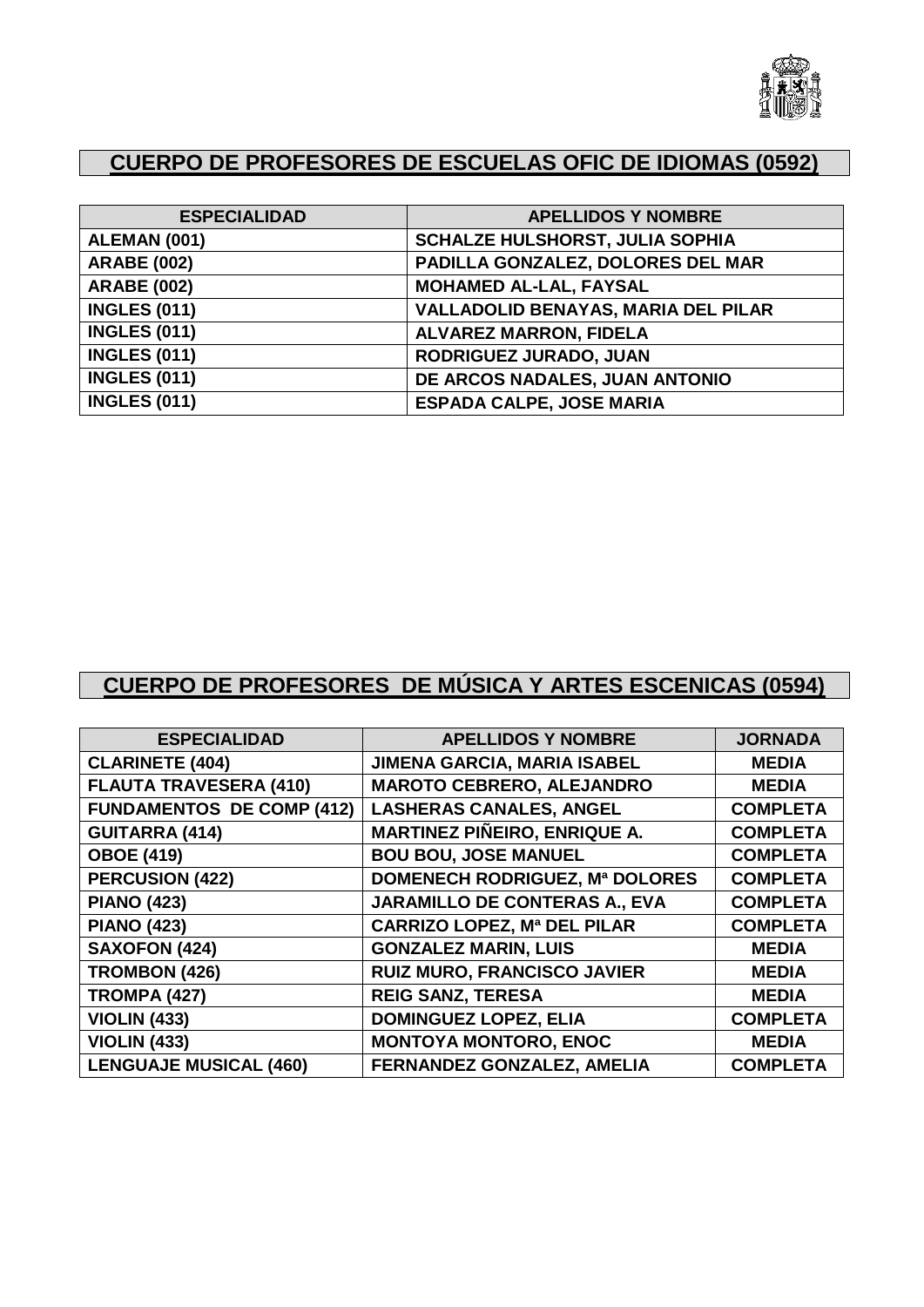

# **CUERPO DE PROFESORES DE ARTES PLASTICAS Y DISEÑO (0595)**

| <b>ESPECIALIDAD</b>                   | <b>APELLIDOS Y NOMBRE</b>              |
|---------------------------------------|----------------------------------------|
| <b>DIBUJO ARTISTICO Y COLOR (507)</b> | <b>SEGURA RAMIERO, JOSE MARIA</b>      |
| <b>DIBUJO ARTISTICO Y COLOR (507)</b> | <b>ANDRES PUERTAS, SARA</b>            |
| <b>DIBUJO ARTISTICO Y COLOR (507)</b> | <b>CANO DIAZ, NOEMI</b><br>(MEDIA)     |
| <b>DISEÑO DE INTERIORES (509)</b>     | <b>LOPEZ GARCIA, MARIA JOSE</b>        |
| <b>DISEÑO GRAFICO (512)</b>           | JIMENEZ BRAOJOS, JUAN ENRIQUE          |
| <b>DISEÑO GRAFICO (512)</b>           | <b>FUENTES AMOR, FRANCISCO</b>         |
| <b>FOTOGRAFIA (515)</b>               | <b>MUÑOZ BUENO, CAROLINA</b>           |
| <b>HISTORIA DEL ARTE (516)</b>        | <b>VERA SOSA, JORGE</b>                |
| <b>HISTORIA DEL ARTE (516)</b>        | <b>AGUILAR RUIZ, DANIEL</b>            |
| <b>MEDIOS AUDIOVISUALES (521)</b>     | <b>VARGAS BROCHS, DANIEL</b>           |
| <b>MEDIOS INFORMATICOS (522)</b>      | <b>MOHAMED MAANAN, NORDIN</b>          |
| <b>MEDIOS INFORMATICOS (522)</b>      | <b>LOPEZ DIAZ, FRANCISCO JAVIER</b>    |
| <b>MEDIOS INFORMATICOS (522)</b>      | <b>BUENO RUIZ, ROCIO</b>               |
| ORG. INDUSTRIAL Y LEGISLACION (523)   | <b>BAGDADI MOHAMED, ALI</b><br>(MEDIA) |
| <b>VOLUMEN (525)</b>                  | <b>COBREROS RICO, MARIA DEL CARMEN</b> |

# **CUERPO DE M. DE TALLER DE ARTES PLASTICAS Y DISEÑO (596)**

| <b>ESPECIALIDAD</b>                   | <b>APELLIDOS Y NOMBRE</b>          |
|---------------------------------------|------------------------------------|
| <b>TALLA EN PIEDRA Y MADERA (612)</b> | <b>DELGADO PALACIOS, CRISTOBAL</b> |
| TEC. DE GRABADO Y ESTAMPACION (614)   | <b>BLANCO SANTOS, ANGELA</b>       |
| TEC. DE PATRONAJE Y CONFECCION (617)  | <b>FERNANDEZ NOFUENTES, AMPARO</b> |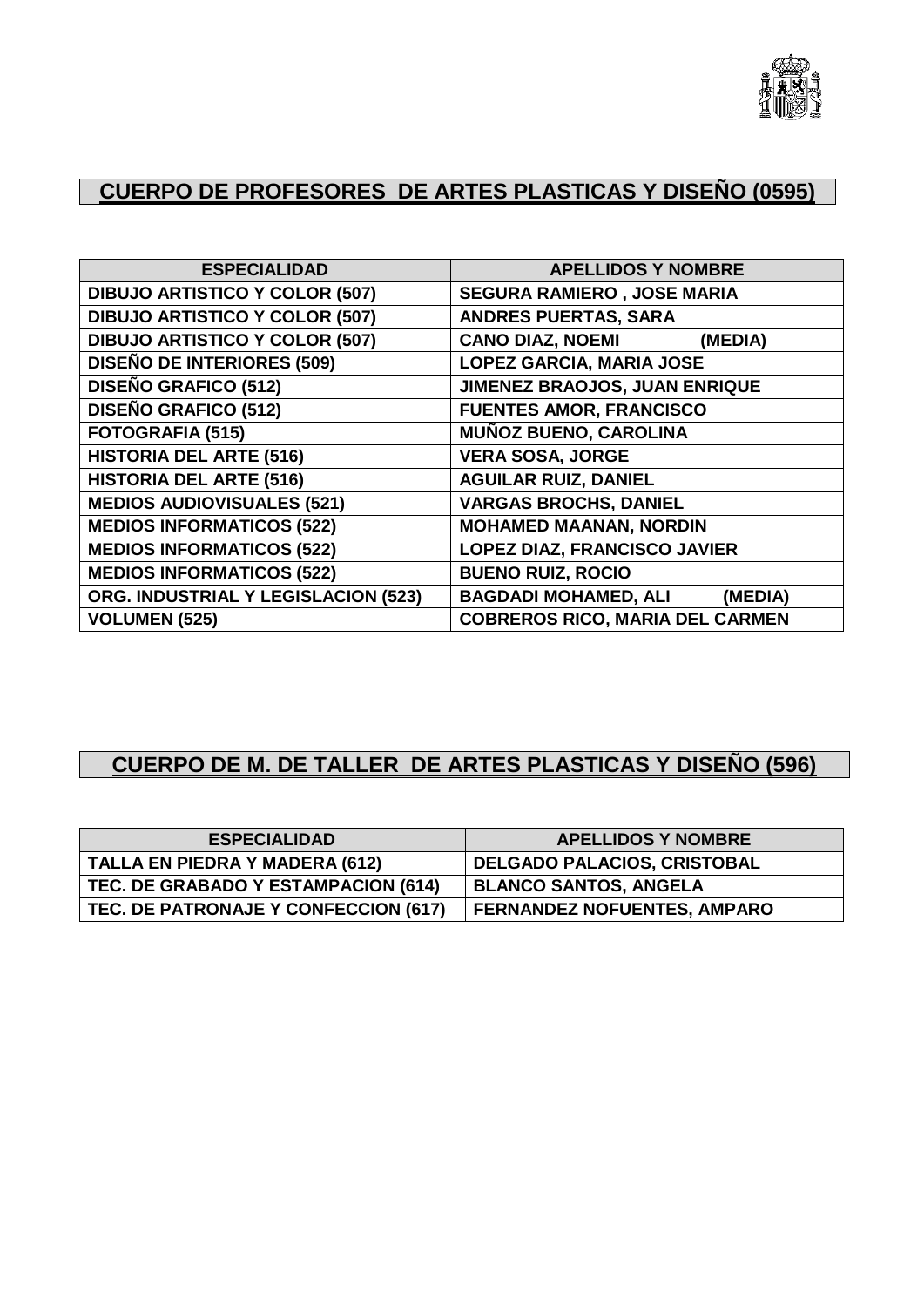

# **CUERPO DE MAESTROS (0597)**

### **EDUCACION INFANTIL (031)**

| <b>APELLIDOS Y NOMBRE</b>               | <b>CENTRO ADJUDICADO</b>            |
|-----------------------------------------|-------------------------------------|
| <b>JIMENEZ RUEDA, MARIA FRANCISCA</b>   | <b>CEIP JUAN CARO</b>               |
| DE ANDRES PALACIOS, SANDRA              | <b>CEIP PEDRO DE ESTOPIÑAN</b>      |
| <b>CASTILLO URBANEJA, ELENA</b>         | <b>CEIP PINTOR EDUARDO MORILLAS</b> |
| NUÑEZ ALCARAZ, ISABEL MARIA             | <b>CEIP JUAN CARO</b>               |
| PEREZ MOLINA, MARIA TERESA              | <b>CEIP JUAN CARO</b>               |
| <b>MARQUEZ REY, PILAR</b>               | <b>CEIP LEON SOLA</b>               |
| ALDEGUER JOYA, MARIA TERESA             | <b>CEIP PEDRO DE ESTOPIÑAN</b>      |
| <b>GIMENEZ LOPEZ, ROCIO DEL CARMEN</b>  | <b>CEIP MEDITERRANEO</b>            |
| <b>ARPON PALACIOS, GONZALO</b>          | <b>CEIP JUAN CARO</b>               |
| <b>LOPEZ PEREZ, MARIA DOLORES</b>       | <b>CEIP LEON SOLA</b>               |
| <b>GARCIA TRUZMAN, ROCIO</b>            | <b>CEIP JUAN CARO</b>               |
| <b>MARTINEZ REUS, Mª DE LOS ANGELES</b> | <b>CEIP LEON SOLA</b>               |
| <b>GERRERO RUIZ, PAULA</b>              | <b>CEIP PEDRO DE ESTOPIÑAN</b>      |
| <b>ESCOLANO GARCIA, SORAYA</b>          | <b>CEIP JUAN CARO</b>               |
| <b>MARTOS BOLUDA, CONCEPCION</b>        | <b>CEIP JUAN CARO</b>               |

# **EDUCACION INFANTIL BILINGÜE (031)**

| <b>APELLIDOS Y NOMBRE</b>               | <b>CENTRO ADJUDICADO</b>       |
|-----------------------------------------|--------------------------------|
| FERNANDEZ MARIN, MARIA DEL PILAR        | <b>CEIP ANSELMO PARDO</b>      |
| <b>OBADIA BUNAN, ESTHER</b>             | <b>CEIP GABRIEL DE MORALES</b> |
| <b>ARRIBAS CRESPO, YAIZA CONCEPCION</b> | <b>CEIP REYES CATOLICOS</b>    |
| <b>MEDIAVILLA CEREZO, ANA LAURA</b>     | <b>CEIP GABRIEL DE MORALES</b> |
| RODRIGUEZ BEZARES, MARIA TERESA         | <b>CEIP GABRIEL DE MORALES</b> |
| <b>GONZALEZ VISO, IRENE</b>             | <b>CEIP REYES CATOLICOS</b>    |
| DEL CASTILLO CUBAS, MARIA ISABEL        | <b>CEIP ANSELMO PARDO</b>      |
| <b>GUTIERREZ SOLER, RAMIRO</b>          | <b>CEIP ANSELMO PARDO</b>      |
| <b>FELICES MARTIN, EMILIO JOSE</b>      | <b>CEIP REYES CATOLICOS</b>    |
| <b>CESPEDES BUENAPOSADA, JESSICA</b>    | <b>CEIP REYES CATOLICOS</b>    |
| ABDELKADER HADDU, NAYIDA                | <b>CEIP HIPODROMO</b>          |
| RUIZ DE CLAVIJO ARELLANO, SARA          | <b>CEIP REYES CATOLICOS</b>    |

# **LENGUA EXTRANJERA. INGLÉS (032)**

| <b>APELLIDOS Y NOMBRE</b>           | <b>CENTRO ADJUDICADO</b>        |
|-------------------------------------|---------------------------------|
| <b>GARCIA GARNICA, Mª DEL ROCIO</b> | <b>CEIP CONSTITUCION</b>        |
| NIETO DIAZ, Mª MERCEDES             | <b>CEIP VELAZQUEZ</b>           |
| RODRIGUEZ FLORES, ISABEL MARIA      | <b>CEIP CONSTITUCION</b>        |
| <b>FREIXO CARRASCO, LOURDES</b>     | <b>CEA CARMEN CONDE ABELLAN</b> |
| <b>GARCIA RUIZ, MARIA LEONOR</b>    | <b>CEA CARMEN CONDE ABELLAN</b> |
| <b>VAZQUEZ QUINTANA, ANGEL</b>      | <b>CEIP GABRIEL DE MORALES</b>  |
| DE LEON SENDIN, NATALIA             | <b>CEIP JUAN CARO</b>           |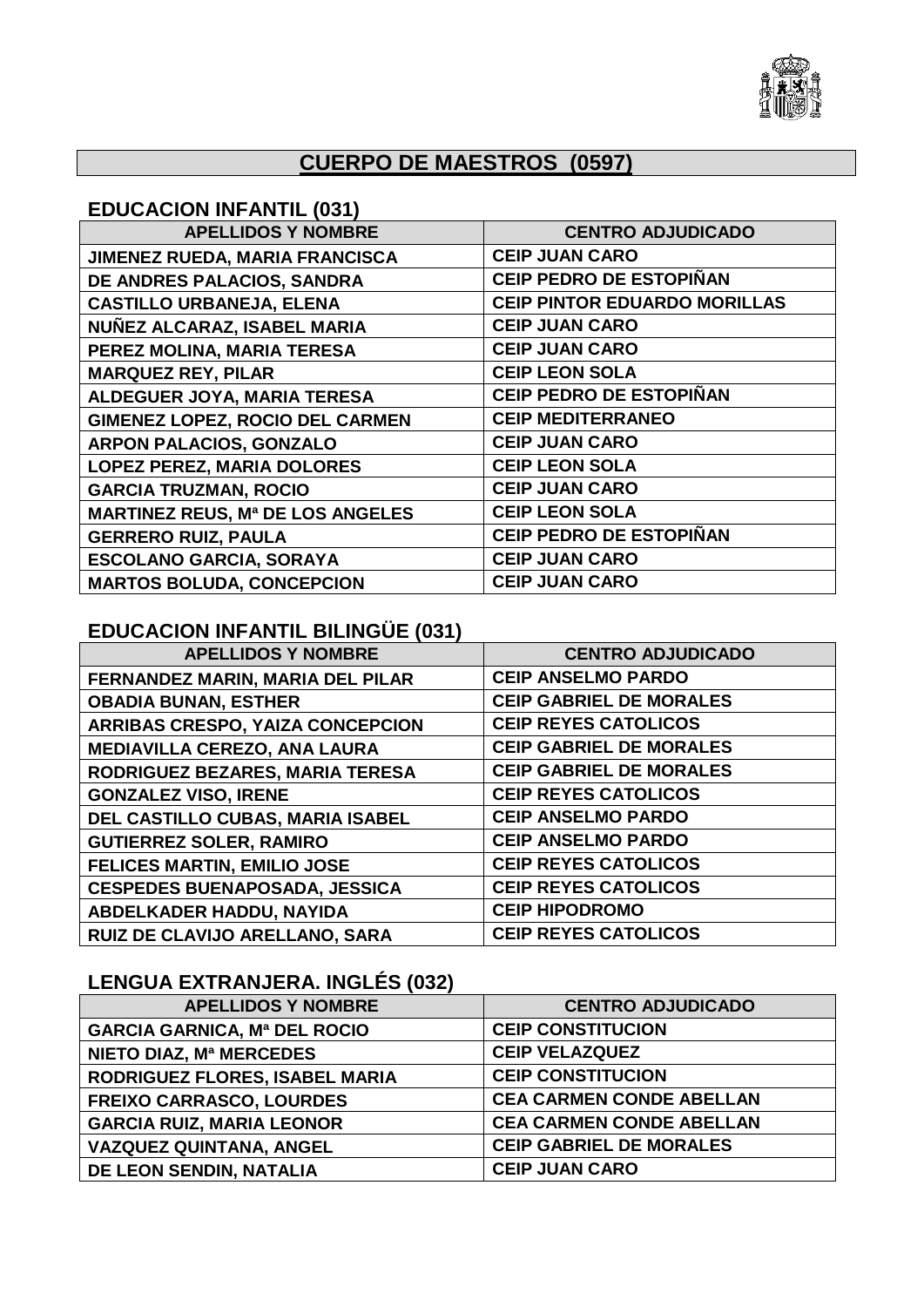

## **EDUCACION FISICA (034)**

| <b>APELLIDOS Y NOMBRE</b>             | <b>CENTRO ADJUDICADO</b>            |
|---------------------------------------|-------------------------------------|
| <b>GONZALEZ LOPEZ, JAVIER</b>         | <b>CEIP JUAN CARO</b>               |
| LOPEZ MALDONADO, CAROLINA             | <b>CEIP ESPAÑA</b>                  |
| <b>MARTINEZ DELGADO, ISABEL MARIA</b> | <b>CEIP ANSELMO PARDO</b>           |
| FIDEL MEDERO, JOAQUIN JULIO           | <b>CEIP LEON SOLA</b>               |
| <b>PUEBLA MARTIN, IVAN</b>            | <b>CEIP PINTOR EDUARDO MORILLAS</b> |
| <b>CRUZ ABDOU, JUAN MIGUEL</b>        | <b>CEIP PEDRO DE ESTOPIÑAN</b>      |
| <b>RUIZ BALDERAS, ISABEL</b>          | <b>CEE REINA SOFIA</b>              |
| <b>SANTOS ANAYA, SONIA</b>            | <b>CEIP HIPODROMO</b>               |
| <b>VALERO SOLDADO, ESTHER MARIA</b>   | <b>CEIP PEDRO DE ESTOPIÑAN</b>      |

## **MUSICA (035)**

| <b>APELLIDOS Y NOMBRE</b>      | <b>CENTRO ADJUDICADO</b>  |
|--------------------------------|---------------------------|
| <b>PUERTO CESPEDES, FELISA</b> | <b>CEIP REAL</b>          |
| <b>RUIZ ROZAS, VERONICA</b>    | <b>CEIP VELAZQUEZ</b>     |
| PEDROSA GARCIA, ROSA MARIA     | <b>CEIP MEDITERRANEO</b>  |
| <b>BUENO GOMEZ, MARIA JOSE</b> | <b>CEIP ANSELMO PARDO</b> |

# **PEDAGOGÍA TERAPÉUTICA (036)**

| <b>APELLIDOS Y NOMBRE</b>                | <b>CENTRO ADJUDICADO</b>         |
|------------------------------------------|----------------------------------|
| <b>UROZ ARROYO, VICENTE</b>              | <b>CEE REINA SOFIA</b>           |
| PINAZO MARTIN, ANTONIA JOSE              | <b>CEE REINA SOFIA</b>           |
| RODRIGUEZ MACHADO, Mª MAGDALENA          | <b>IES RUSADIR</b>               |
| TIRADO NAVARRO, ASCENSION                | <b>CEIP PEDRO DE ESTOPIÑAN</b>   |
| <b>MOYA GAITAN, ANTONIA MARIA</b>        | <b>IES VIRGEN DE LA VICTORIA</b> |
| NIETO ARROYO, ROCIO                      | <b>CEIP ANSELMO PARDO</b>        |
| <b>BENAVENTE PEREGRINA, MARIA ISABEL</b> | <b>CEIP VELAZQUEZ</b>            |
| <b>AMBROS SERON, INGRID MARIA</b>        | <b>IES VIRGEN DE LA VICTORIA</b> |
| <b>BOUZRAA GUTIERREZ, DUNIA</b>          | <b>CEIP PEDRO DE ESTOPIÑAN</b>   |
| <b>VEGA CARMONA, NOELIA</b>              | <b>CEIP CONSTITUCION</b>         |

# **AUDICION Y LENGUAJE (037)**

| <b>APELLIDOS Y NOMBRE</b>        | <b>CENTRO ADJUDICADO</b>    |
|----------------------------------|-----------------------------|
| <b>MONTERO RUIZ, EVA MARIA</b>   | <b>IES MIGUEL FERNANDEZ</b> |
| <b>MORAN FERNANDEZ, MACARENA</b> | <b>CEIP REYES CATOLICOS</b> |
| <b>AMSELEM AMSELEM, COTI</b>     | <b>CEE REINA SOFIA</b>      |
| <b>DIAZ GONZALEZ, CRISTINA</b>   | <b>CEIP LEON SOLA</b>       |
| <b>MEDINA RICO, ELISA</b>        | <b>CEIP JUAN CARO</b>       |